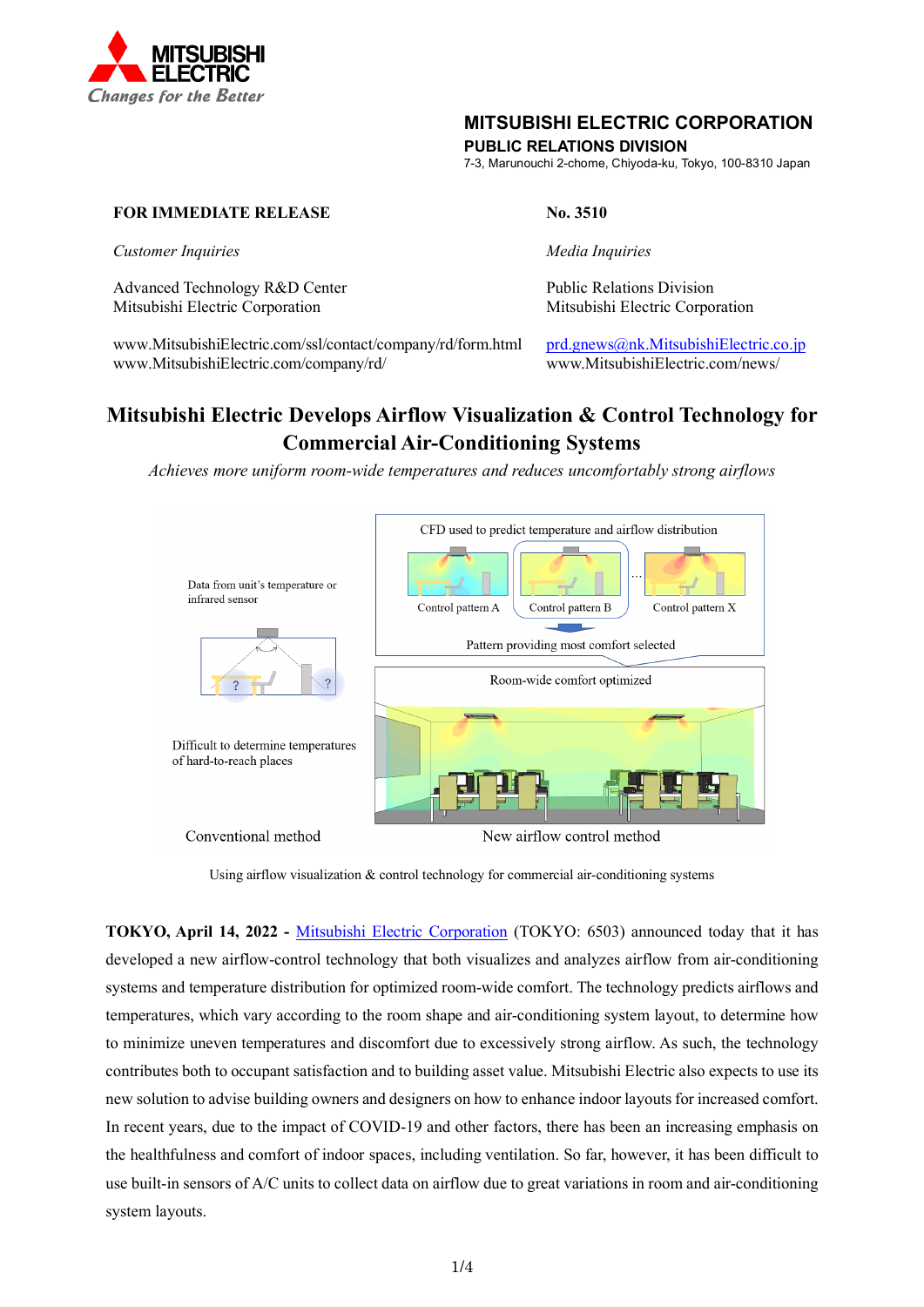Details of the new technology will be announced on April 21 at the 55th Japanese Joint Conference on Airconditioning and Refrigeration, which will be held at the Etchujima Campus of Tokyo University of Marine Science and Technology on April 20–21.

#### **Key Features**

#### *1) Predicts airflow and temperature distribution to determine optimal conditions*

- Computational fluid dynamics (CFD) is used to predict airflow and temperature distribution in out-ofthe-way places, such as under desks or behind partitions, or due to other A/C units nearby.
- Using airflow and temperature distribution as comfort indices, ideal airflow angles and volumes are automatically determined and controlled for optimized room-wide comfort.

Conventionally, indoor airflow is controlled independently by each A/C unit using data from its built-in sensors. But depending on the room layout and/or position of each unit, airflow may not reach areas such as corners. Also, the operation of adjacent units can disrupt intended airflows. Mitsubishi Electric's new technology, however, generates three-dimensional models using information on room and air-conditioning system layouts, and it also predicts airflow and temperature distribution using CFD analysis to test various conditions, including airflow angles/volumes and heat levels. From CFD analysis results, the technology selects the most ideal conditions and controls the A/C system's actual operation (Fig. 1).



Wind speed high near vents and where airflows collide

Airflow and temperature-distribution prediction leads to more uniform control patterns

Fig. 1 Effect of the new airflow control technology

As a result, the technology enables airflow to be optimized, including when multiple A/C units are operating in the same room. Airflow analysis enables the prediction of complex airflow and temperature distribution, which is used to determine ideal airflow volume and direction required to maximize room-wide comfort, including in spaces near the floor and behind obstacles. As shown in Fig. 1 (above), collisions between diagonal airflows are avoided and conditioned air reaches all corners of the room relatively uniformly. In areas by windows, where the floor temperature takes a long time to rise due to cold air from coming through the windows, the time required to close the temperature gap between 0.1 m and 1.7 m above the floor by at least 3°C was sharply reduced to just 3 minutes, compared to 163 minutes conventionally, in tests conducted by Mitsubishi Electric between 8:00 and 17:00 at the company's net Zero Energy Building (ZEB) technology-demonstration facility, SUSTIE.®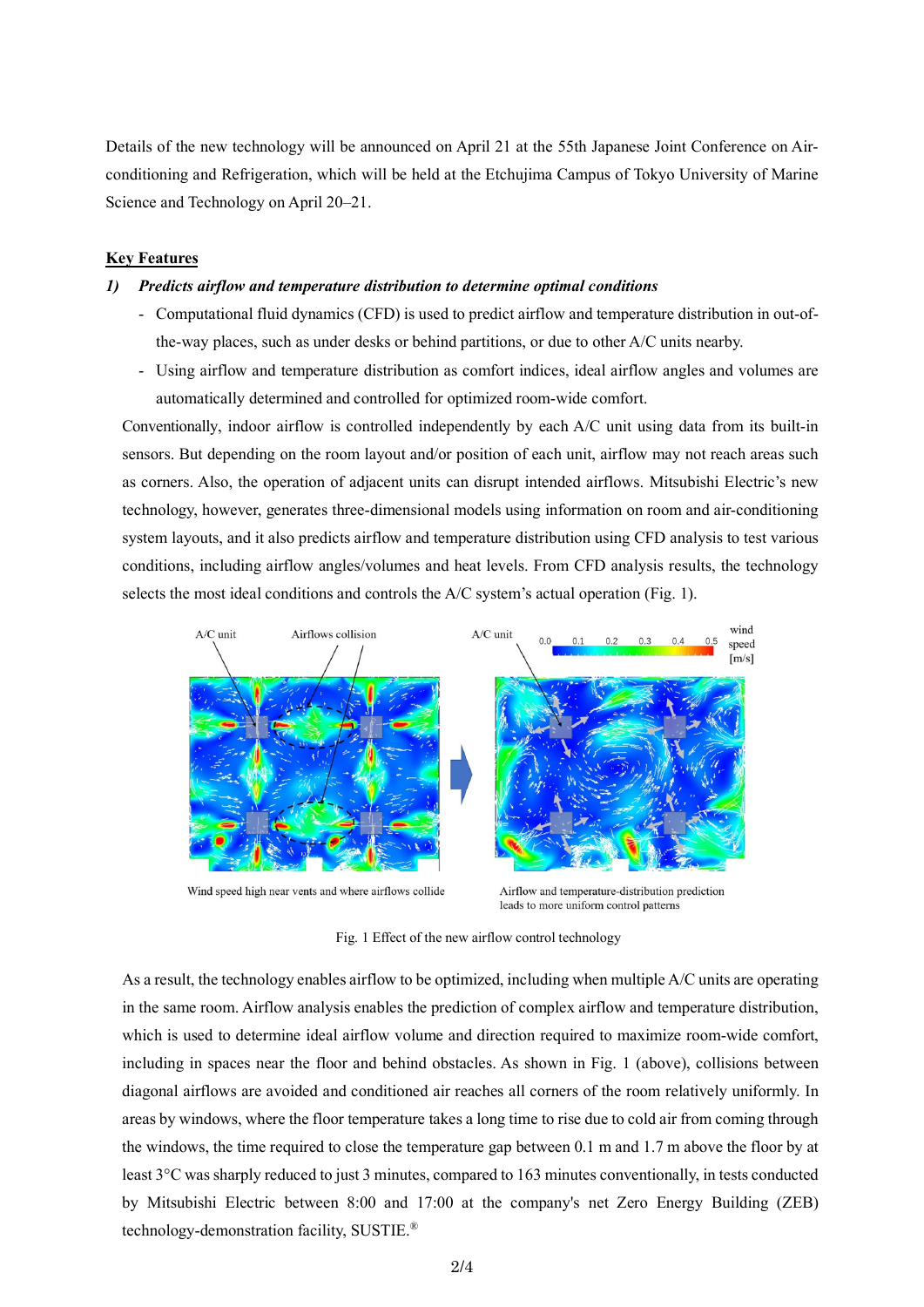#### *2) Generates models to visualize airflow, temperature distribution and ventilation effects*

- Data required for airflow analysis, such as the locations of walls, floors, columns and A/C equipment, is extracted from building-information modeling (BIM) data to generate three-dimensional models.
- Airflow analysis is performed by virtually testing models incorporating different furniture, indoor units and ventilation system layouts to visualize airflow, temperature-distribution and ventilation effects.

Constructing indoor models for CFD requires time and effort, and experts capable of analyzing the resulting information are limited. In response, Mitsubishi Electric has developed technology to lighten this workload and to simplify the processes of determining ideal settings as well as visualize and display the results intuitively. The solution collects information on room, indoor units and ventilation system layouts using BIM data (method for centrally managing and utilizing building lifecycle information) and then generates three-dimensional room models for airflow analysis. Room, indoor units and ventilation system layouts can be changed easily on-screen and the model numbers of specific Mitsubishi Electric A/C systems can be entered from a database. Results of different patterns can be compared using airflow animations and colorcoded diagrams<sup>\*</sup> of temperature contours, CO<sub>2</sub> concentration levels and times required for air from vents to reach specific areas. As an example, in Fig. 2 below, the solution was used to determine that Layout 2, which positioned output vents in the room center and intake vents by the windows and in the hallway, allowed air to be distributed more uniformly than in the case of Layout 1. Moreover, this highly effective layout was achieved without the involvement airflow-analysis experts.



Fig. 2 Image of software that visualizes airflow

#### **Future Plans and Prospects**

Mitsubishi Electric will evaluate the new technology under actual conditions to further verify effectiveness and then proceed with development aimed at commercial use after the fiscal year ending in March 2025. The company will also seek out the opinions and suggestions of building owners, design firms, etc. in regard to

<sup>\*</sup> The spatial distribution of pressure and temperature variables is depicted with colors representing different scalar values.